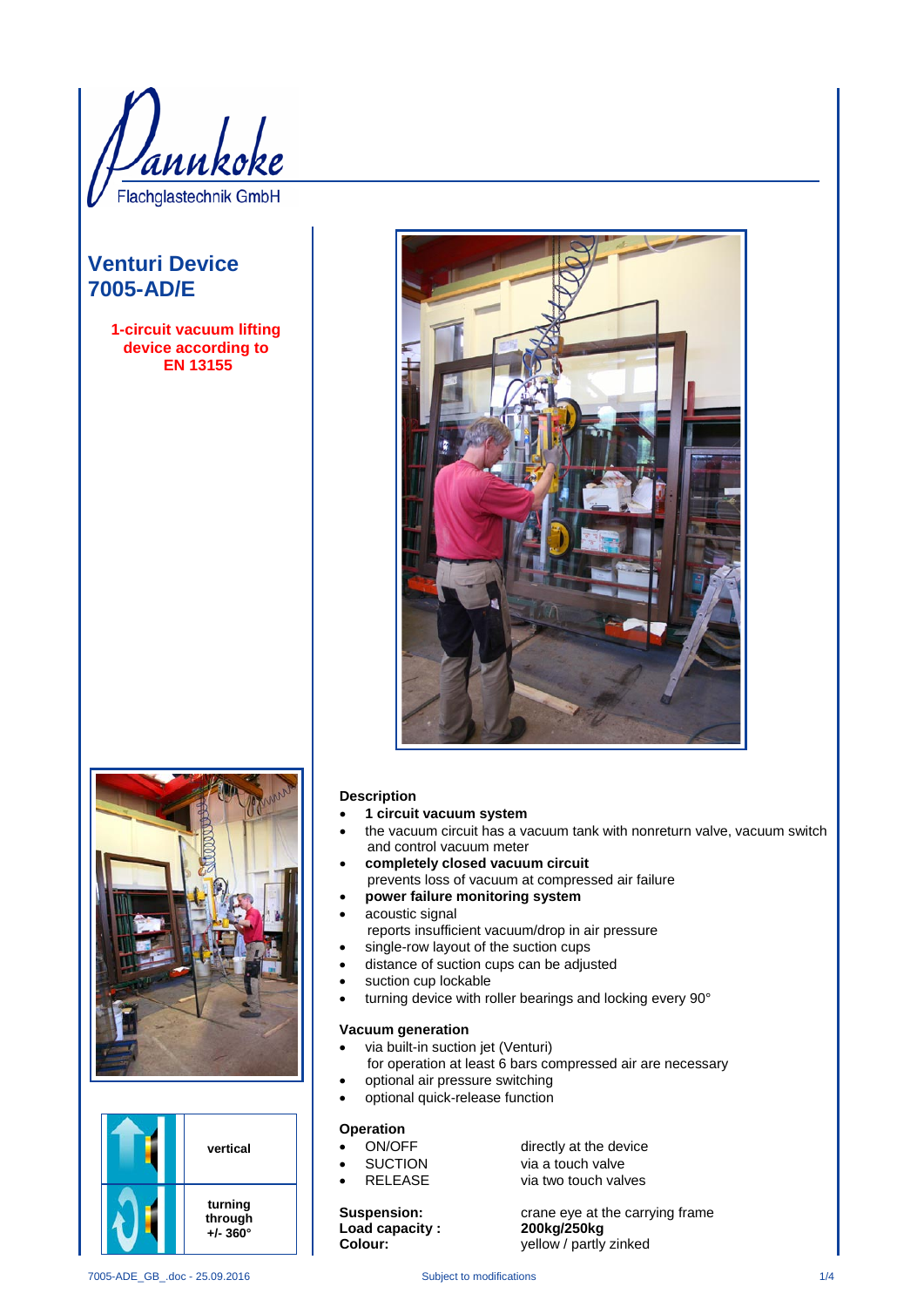## **suitable for lifting**

| suitable for lifting          |                      |                                                                                                              |                            |
|-------------------------------|----------------------|--------------------------------------------------------------------------------------------------------------|----------------------------|
| material properties           |                      | gas-tight                                                                                                    |                            |
| surface                       |                      | smooth                                                                                                       |                            |
| e. g.                         |                      | glass panes, sealed units, window and curtain walling elements, plastic and<br>ceramic plates, coated boards |                            |
| suction cup type              |                      | 388                                                                                                          | 488-K                      |
| diameter                      | in action approx. mm | 300                                                                                                          | 350                        |
| quality of suction cups       |                      | black rubber                                                                                                 | rubber red                 |
|                               |                      | abrasion possible                                                                                            | abrasion possible          |
|                               |                      | up to 80° C heat resistant                                                                                   | up to 80° C heat resistant |
|                               |                      | from 4 mm glass thickness                                                                                    | from 3 mm glass thickness  |
| number of suction cups        |                      | 2                                                                                                            | 2                          |
| safe working load             |                      |                                                                                                              |                            |
| on smooth and clean           |                      |                                                                                                              |                            |
| surface                       |                      |                                                                                                              |                            |
| at 60 % vacuum                |                      |                                                                                                              |                            |
| in-company                    | kg                   | 200                                                                                                          | 250                        |
| dead weight                   | approx. kg           | 26                                                                                                           | 28                         |
| air pressure connection       |                      | 9 <sub>mm</sub>                                                                                              |                            |
| Item No.: 7005-AD/E           |                      | -3                                                                                                           | $-4$                       |
|                               |                      |                                                                                                              |                            |
| <b>Accessories on request</b> |                      |                                                                                                              |                            |
| Item No.: OPT-DLSpar          |                      | air pressure saving switching - saves approx. 50% of the air pressure<br>consumption                         |                            |
| Item No.: OPT-SLF             |                      | quick-release function - with full pressure supply                                                           |                            |
| Item No.: 7003-ASH5075        |                      | spacer for suction cup holder - 50 mm or 75 mm more distance                                                 |                            |
| Item No.: 7003-VB4-2          |                      | enlargement set to 700 mm for more surface stability                                                         |                            |
| Item No.: OPT-388TR           |                      | device equipped with : mark-free suction cups for coated glass                                               |                            |
| Item No.: OPT-388K            |                      | device equipped with : softer suction cup for thinner glass                                                  |                            |



7005-ADE\_GB\_.doc - 25.09.2016 Subject to modifications 2/4 Address: Haendelweg 5 23556 Luebeck Germany Telephone: +49 451 47 00 8-0 E-mail: info@pannkoke.de

Telephone: +49 451 47 00 8-0 E-mail: info@pannkoke.de<br>Telefax: +49 451 47 00 8-37 Web: www.pannkoke.com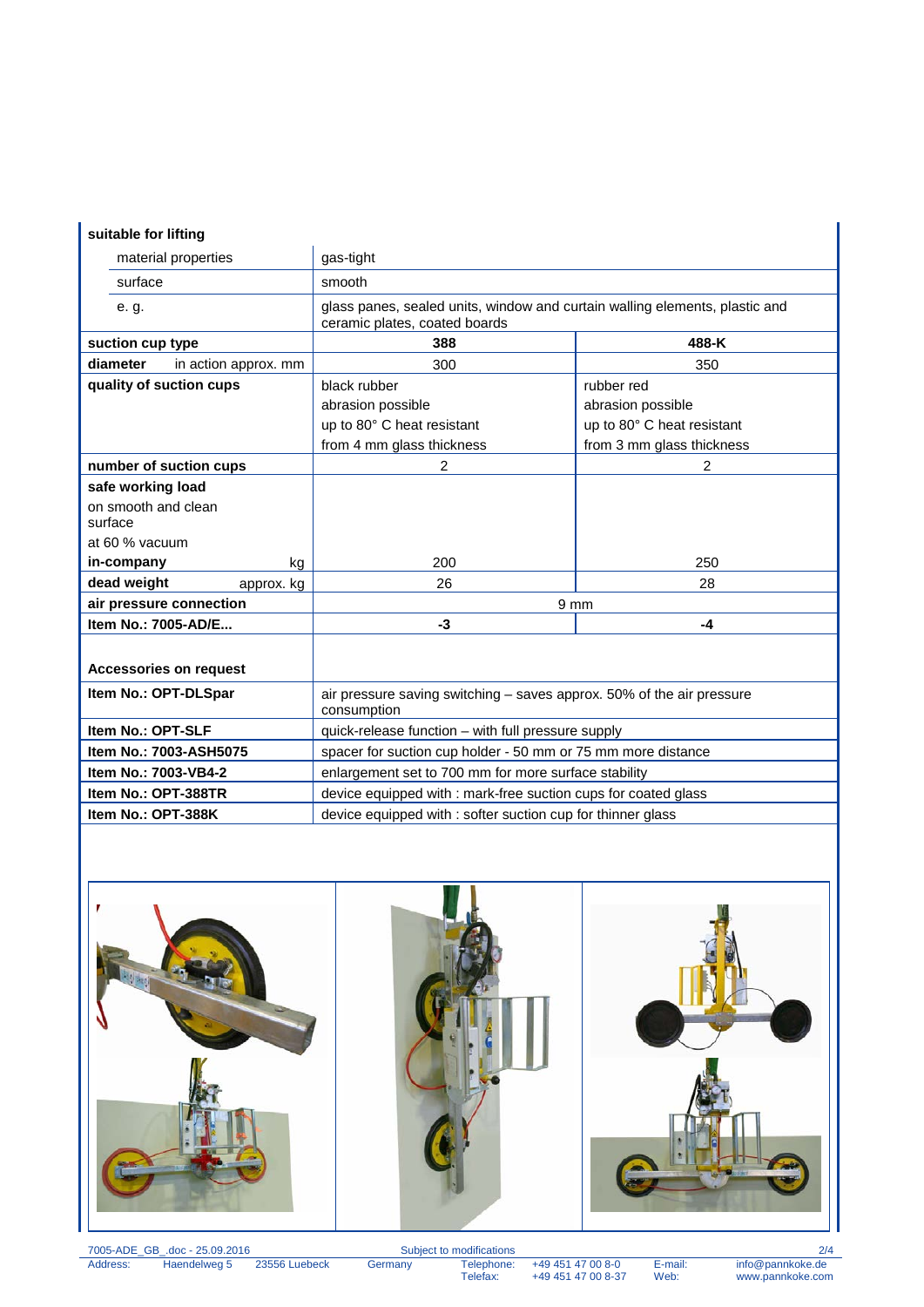

# Venturi Device 7005-AD/E with enlargement set 7003-VB-4-2 with suction cups 540